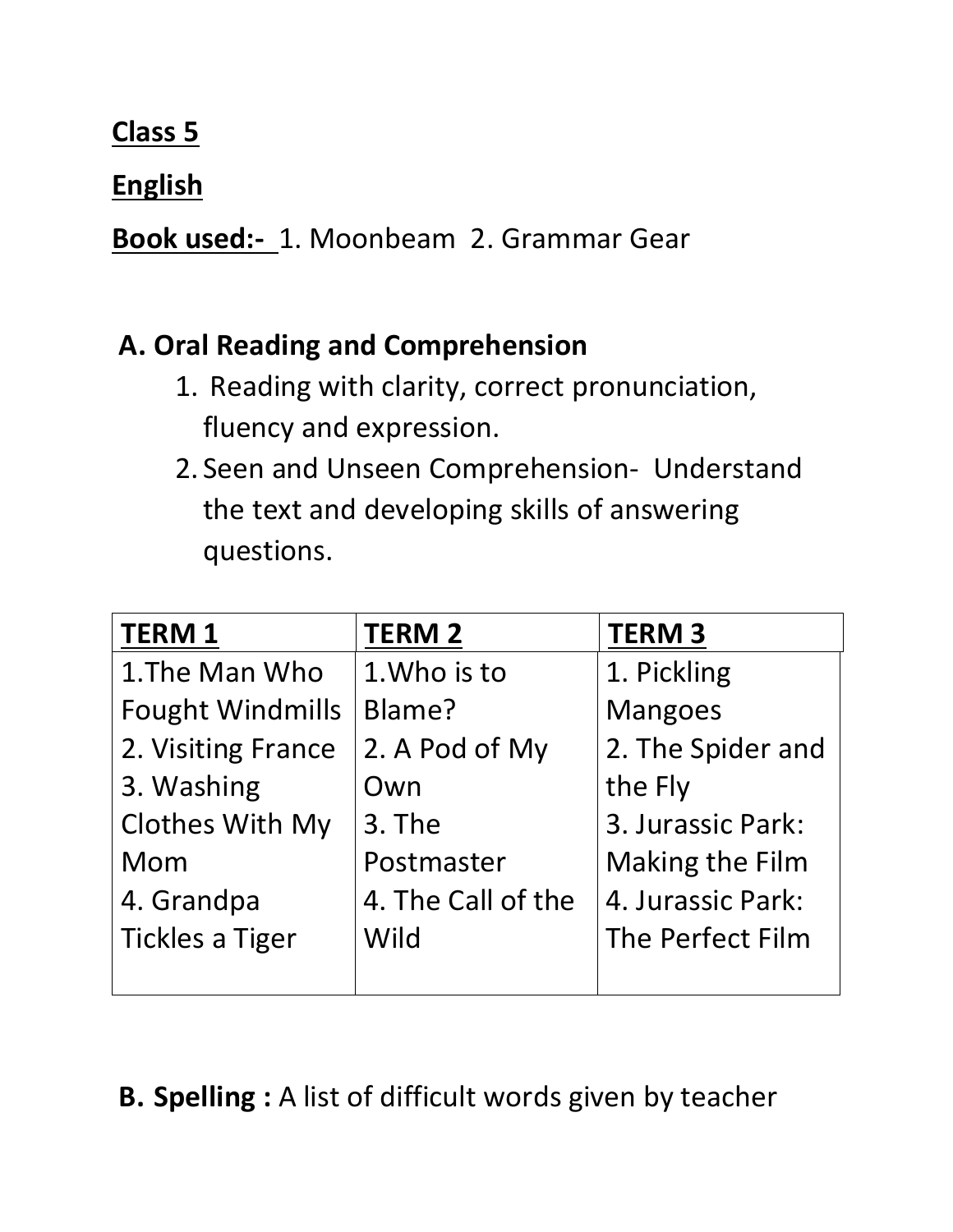## **C. Recitation**

| Term 1       | Term <sub>2</sub> | Term <sub>3</sub> |
|--------------|-------------------|-------------------|
| 1. Dear Mr.  | 1. The Beautiful  | 1. How the        |
| Examiner     | Spring            | Little Kite       |
|              |                   | Learned to        |
|              | 2. The Weather    | Fly               |
| 2. The Puppy | is Perfect for    | 2. Granny's       |
|              | Running           | Tree-             |
|              |                   | Climbing          |

## **D. Grammar**

| <b>TERM 1</b>     | <b>TERM 2</b>          | <b>TERM3</b>     |
|-------------------|------------------------|------------------|
| 1. Phrases        | 1. The Perfect         | 1. Phrases-Kinds |
| 2. Adjectives-    | Tenses-The             | 2. Sentences-    |
| Kinds             | <b>Present Perfect</b> | Subject,         |
| 3. Adjectives-    | and The Past           | Predicate,       |
| Degrees of        | Perfect                | Object           |
| Comparison        | 2. Adverbs-Kinds       | 3. Phrases and   |
| 4. Adjectives-    | 3. Adverbs-            | Clauses          |
| Formation         | Degrees of             | 4. Sentences-    |
| 5. Articles       | Comparison             | Simple and       |
| 6. Modal Verbs    | 4. Pronouns-Kinds      | Compound         |
| 7. The Simple and | 5. Conjunction-        | 5. Voice- Active |
| Continuous        | <b>Kinds</b>           | and Passive      |
| Tenses            |                        |                  |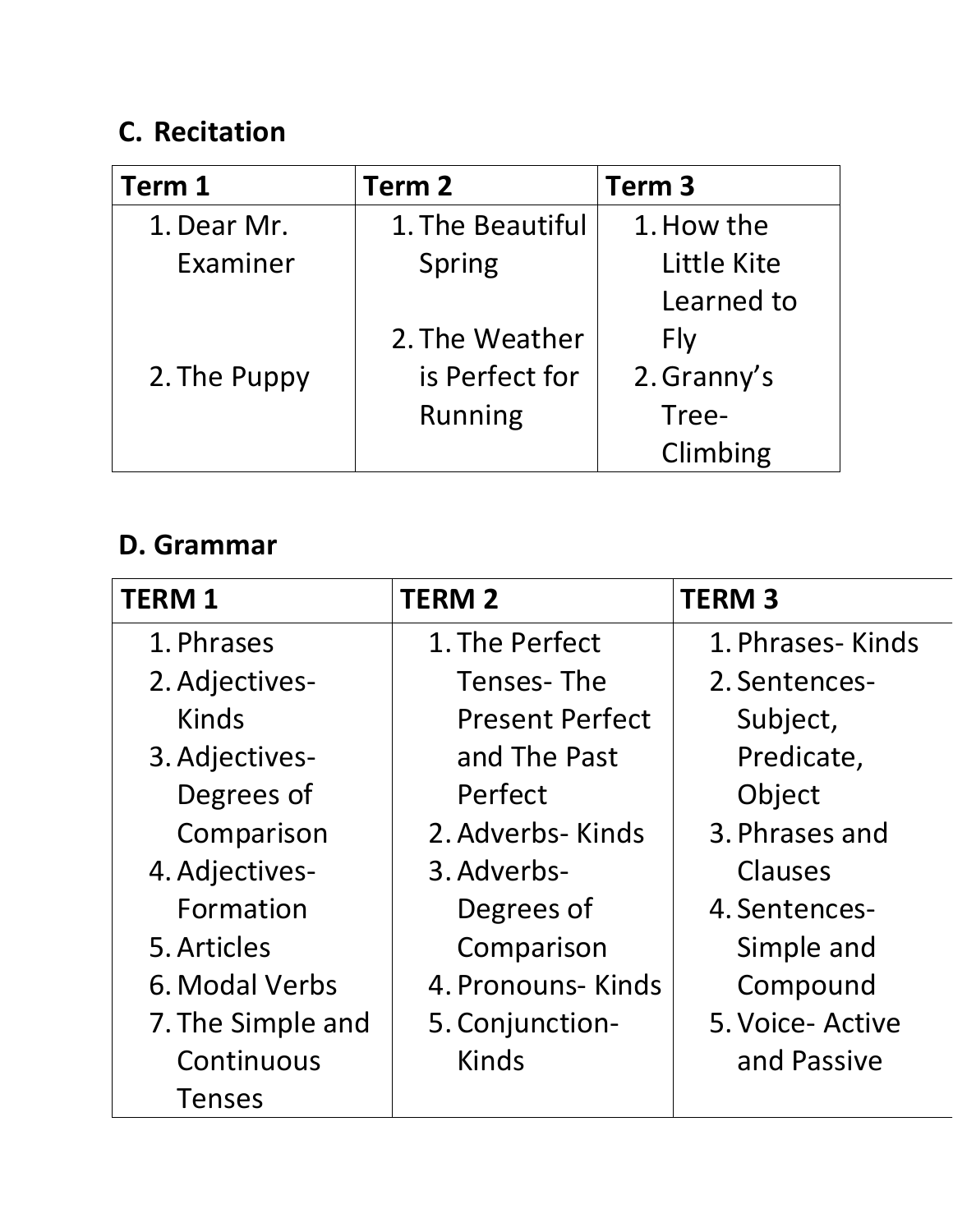| 6. Prepositions-<br>Linds<br>7. Punctuation | 6. Direct and<br>Indirect<br>7. Vocabulary |
|---------------------------------------------|--------------------------------------------|
|                                             |                                            |

# **C. Creative Writing**

| <b>TERM 1</b>            | <b>TERM 2</b>            | <b>TERM3</b>      |
|--------------------------|--------------------------|-------------------|
| 1. Paragraph             | 1. Paragraph             | 1. Paragraph      |
| writing                  | writing                  | writing           |
| 2. Picture               | 2. Picture               | 2. Picture        |
| composition              | composition              | composition       |
| <b>3. Letter writing</b> | <b>3. Letter writing</b> | 3. Letter writing |
| 4. Unseen                | 4. Unseen                | 4. Unseen         |
| comprehension            | comprehension            | comprehension     |
|                          |                          |                   |
|                          |                          |                   |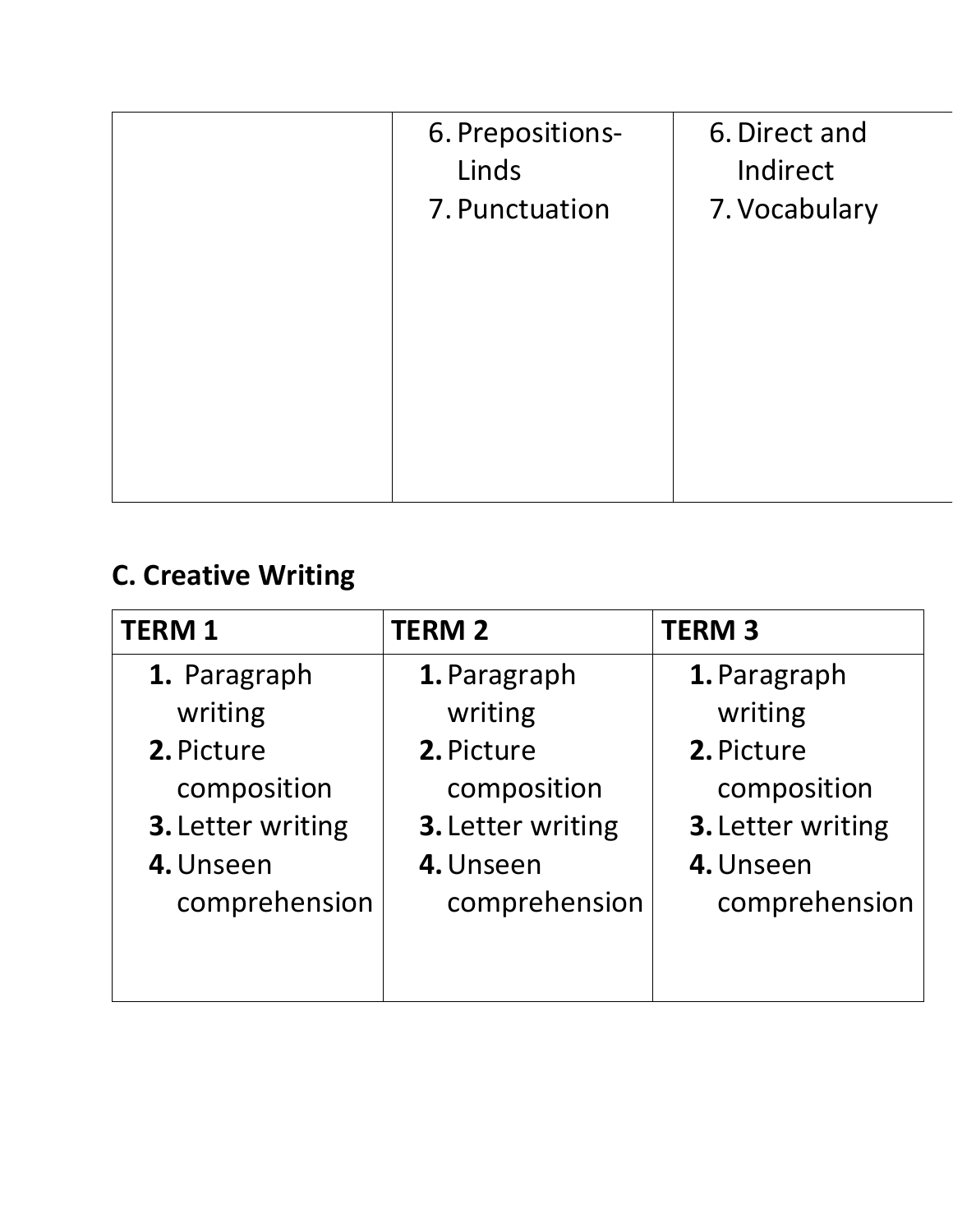## **AGAPE MISSION SCHOOL**

**CURRICULUM FOR CLASS- 5th (2020-21) SUBJECT: SCIENCE BOOK NAME: LAKHMIR SINGH'S SCIENCE WRITER: LAKHMIR SINGH. MANJIT KAUR PUBLISHER: S. CHAND** 

## **Ist BIMONTHLY: ----**

## **Ist Term:**

#### **1. Circulatory System**

- Parts of the circulatory system Process of circulation
- Heart-Structure and function Arteries, veins, capillaries
- **2. Skeletal System**
- 
- 
- Skull, ribcage, backbone, limbs Healthy bones and muscles
- **3. Food and Health**
- Components of food Lifestyle diseases
- 
- 
- 
- Functions Joints-movable and immovable
- Structure of bones Muscles and movement
	-
	-
- Balanced diet **•** Fermernting food
	- **Deficiency diseases •** Food adultrearation

## **2nd BIMONTHLY:**

#### **4. Plant Reproduction- Pollination**

- Reproduction in plants Pollination
	-
- - Parts of a flower **•** Agents of pollination
- Unisexual and bisexual flowers

## **2nd Term:**

## **5. Plant Reproduction- Fertilization**

Seeds : structure and germination

- 
- Fertilization Growing plants from stem, roots, leaves
- - Fruit Formation Seed dispersal

- **6. Solids, Liquids, Gases**
- - What is Matter  **Methods of Separation**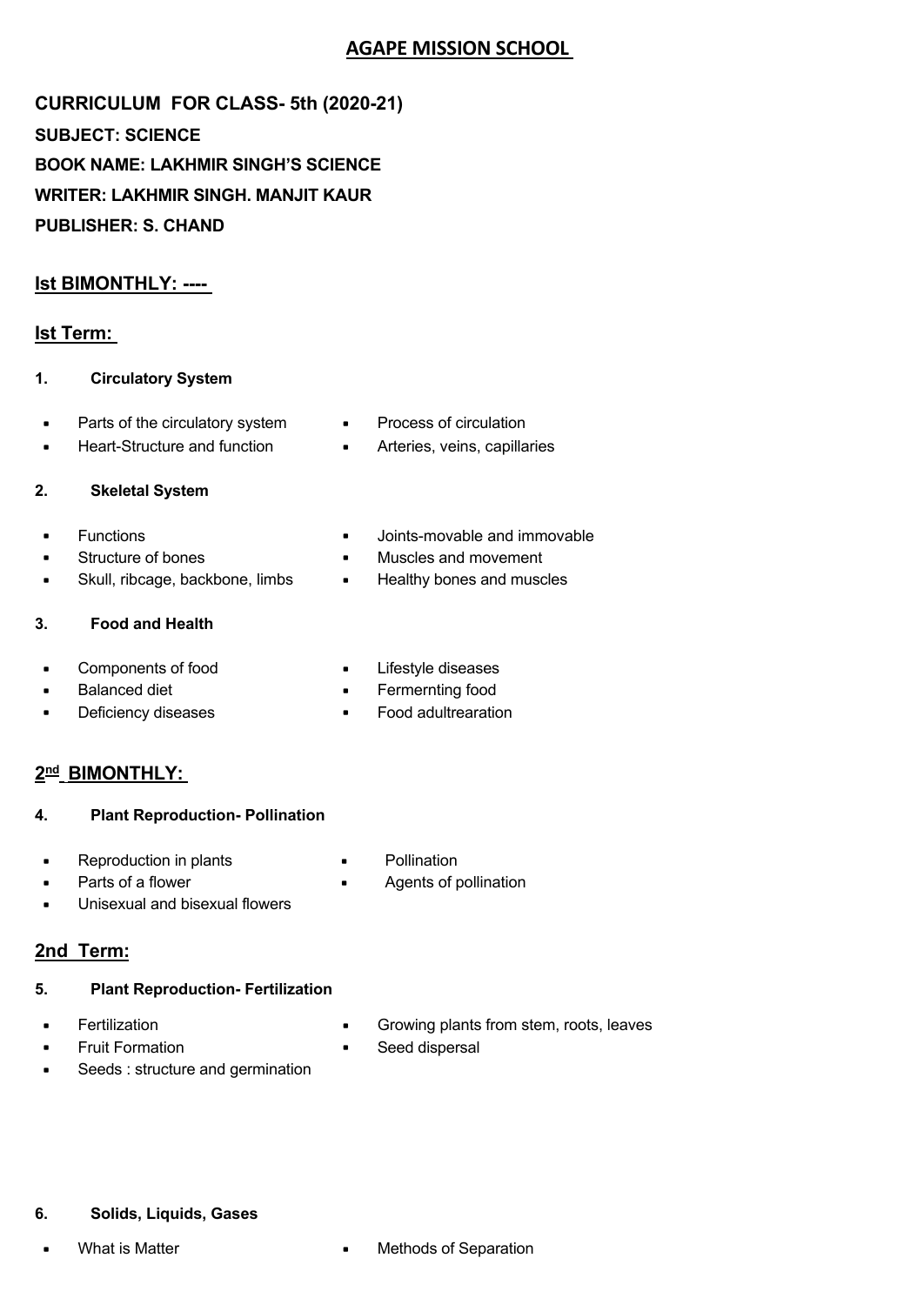- States of Matter and their **Properties**
- Changing States of Matter Sea and Land Breeze
- **Solutions**

#### **7. Interdependence In Living Beings**

- Importance of plants and animals Balance in nature
	- Deforestation, hunting, forest fire
- Interdependence of plants and animals
- Food chain

### **3rd BIMONTHLY:**

#### **8. Sound and Noise**

- Sounds made by living things
- Pleasant and unpleasant sounds
- Warning sounds
- Noise pollution

## **3rd Term:**

## **9. Work and Energy**

- Understanging work and energy
- Forms of energy- heat, light, mechanical, electrical, sound
- Sources of energy- sun, fuel wind, moving water
- Renewable and non- renewable sources

#### **10. Light and Shadows**

- How do we see things
- Transparent, translucent and opaque objects
- Formation of shadows
- Lunar and solar eclipse

#### **11. Simple Machines**

- Lever
- Inclined plane
- Screw
- Wedge
- Wheel and axle
- Pulley

#### **12. Cleanliness and Hygiene**

- Personal hygiene
- Cleanliness of clothes, food and water
- Diseases due to lack of cleanliness
- Biodegradable and non-boiodegradable waste
- Managing waster -3R



• Air-Composition and Properties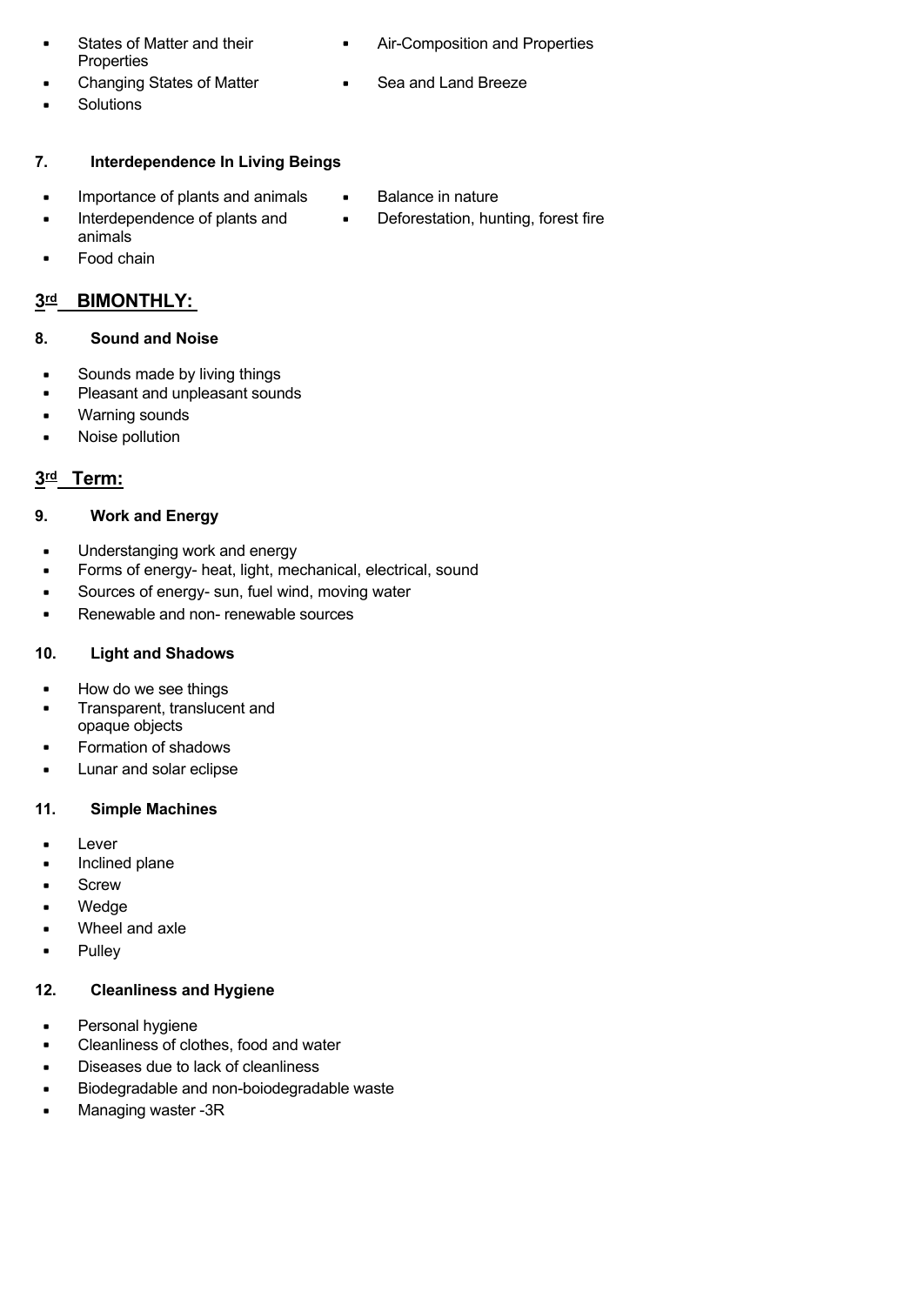## **Agape mission school Gumaniwala Curriculum Class-5 Subject-GK Book name-The ultimate GK Author-Bhandari,D**

**Term-I**

**Unit-I -My country,My world (Page no-01 to 08)**

**Unit II -flora and Fauna(Page no-09 to 24)**

**Term-II**

**Unit-III- Sports and entertainment,(Page no-25 to 31)**

**Unit-IV- Maths, Memory and Mental ability,(Page no-32 to 41)**

**Term-III**

**Unit V- Science and technology(Page no-42 to 50)**

**Unit VI- Miscellaneous(Page no-51 to 64)**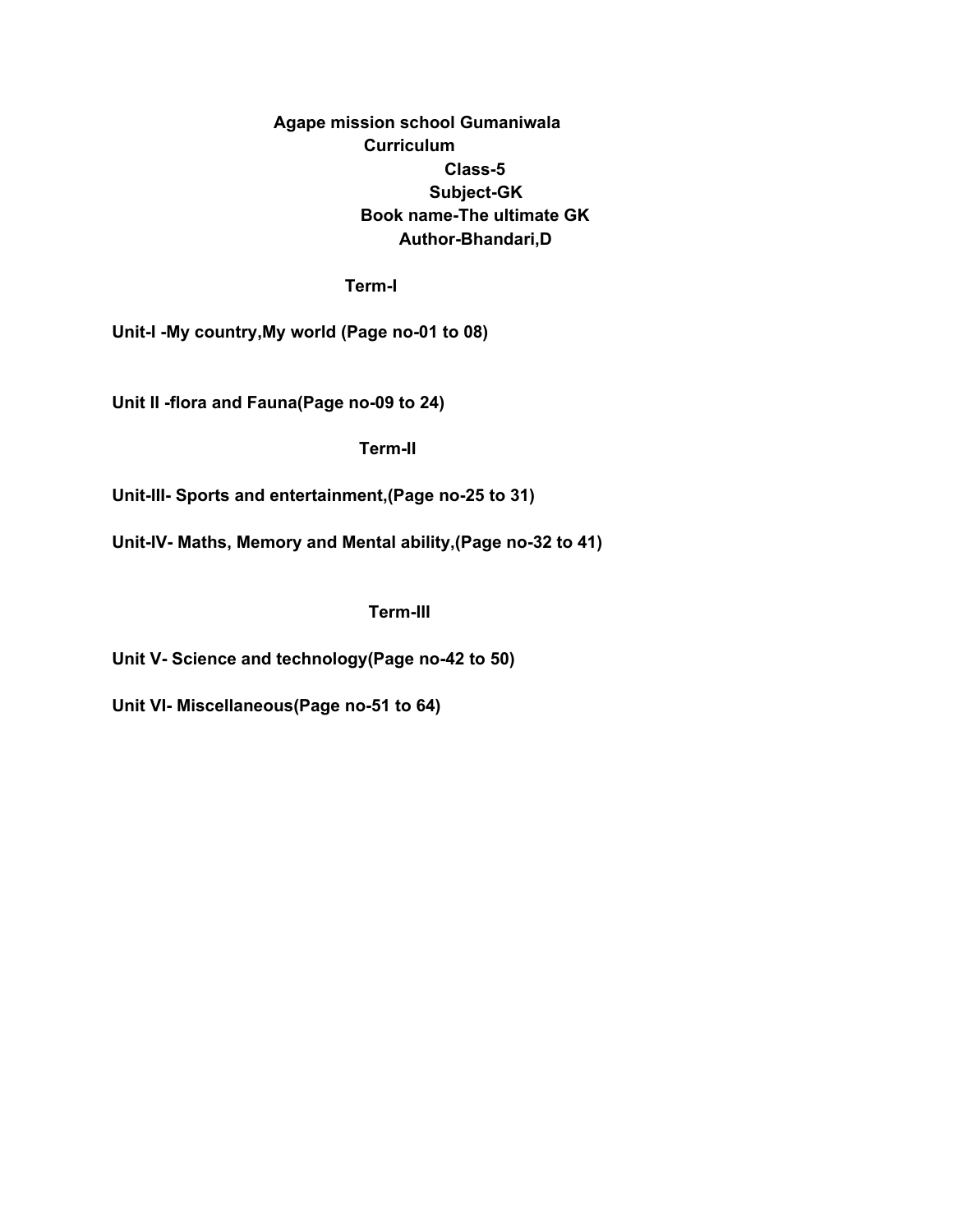## **CURRICULUM OF CLASS 5 (2020-21)**

## **SUBJECT- COMPUTER**

## **BOOK'S NAME- BLOOM WITH COMPUTERS**

## **WRITER'S NAME- NIDHI GUPTA**

## **PUBLISHER- G. RAM BOOKS (P.) LTD**

## **FIRST TERM**

- **L-1: HISTORY OF COMPUTERS**
- **L-3: FORMATTING AND EDITING IN MS WORD**
- **L-4: INSETING OBJECTS IN WORD 2013**
- **L-5: PAGE FORMATTING WORD 2013**

## **SECOND TERM**

- **L-2: COMPUTER SOFTWARE**
- **L-6: FORMATTING SLIDES IN POWERPOINT**
- **L-7: ENHANCING A PRESENTATION**

## **THIRD TERM**

- **L-8: LET'S LEARN SCRATCH**
- **L-9: MORE ABOUT INTERNET SERVICES**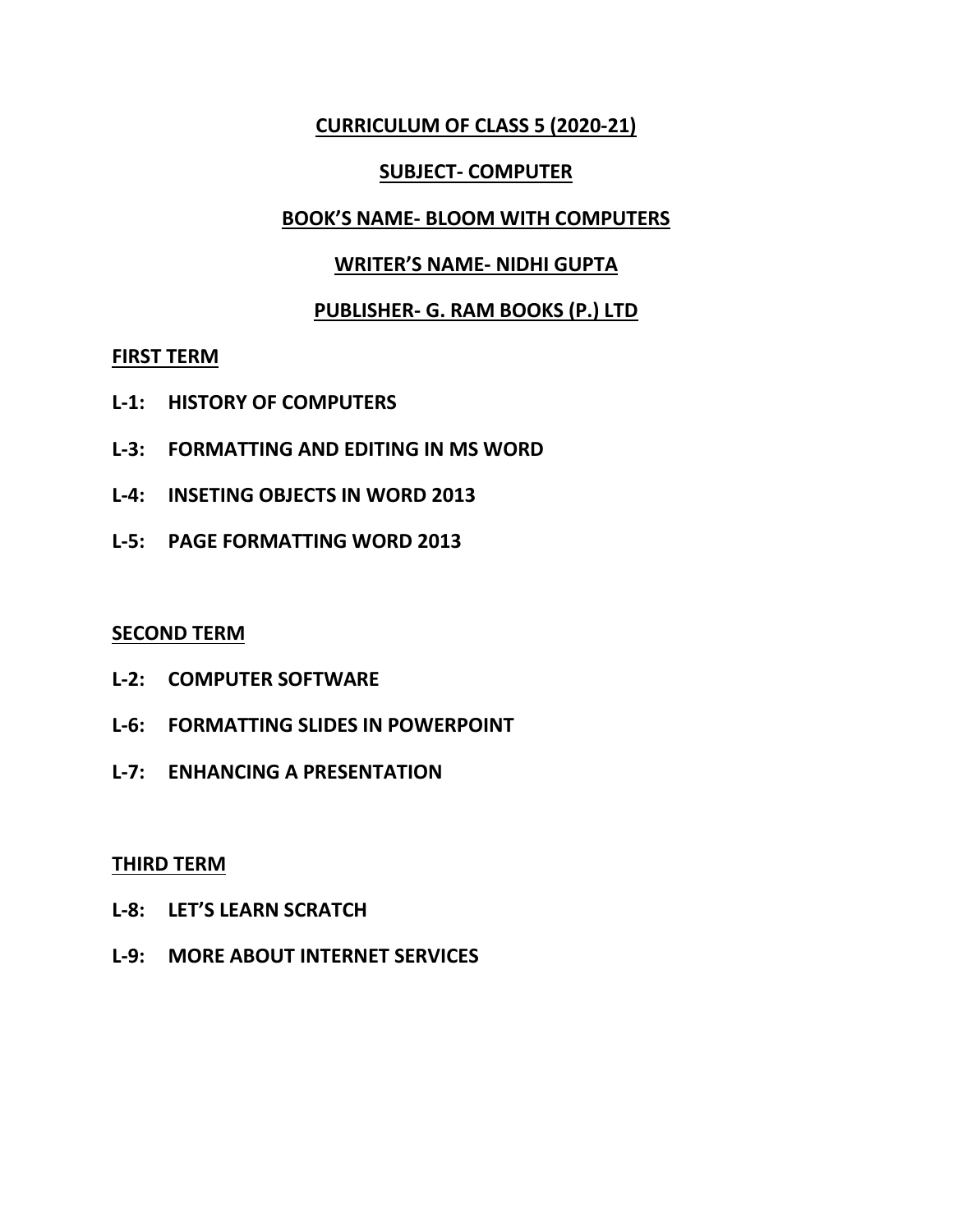पाठयक्रम विभाजन: कक्षा पाँच जगापे मिशन स्कूल 2020-21 पुरतक का नाम: गीतिका हिन्दी पाढमाला श्लोक (त्याकरण)  $39920$ : Book Magic अन्धीरिके पठन-पाठन तथा अपहित गद्यांश 1. सही उच्चारठा , तथा अपने भावन्यका करना देखकर शब्दों तथा वाक्यों को पटना  $2.$ 3. पहिल तथा अपठित ग्रदयांश को समझकर प्रश्नोंको सही दंग से लिखना Term 1 Term:2  $Eom:3$ दूररी 1. एक अविस्मर जीययात्रा <u>1. दो मातारु</u> सुनीता विलियम्स 2. सत्येद्रमाण बोस  $\overline{2}$ पागल हासी उ. दादी की सीख  $\overline{3}$  $3.$  chezzz प्यार की नींव 4. पिता का पत्र पुत्रीके नाम 4. सुनीना विलियम्स  $4-$ ड मिल गया क्षरना 5. न्यायाप्रिय जादशाह पाठ ज्ञान: शुरुवार्य राज, शब्दों की संधीउच्चारकी, प्रश्नोत्तर सही । गलत , पाक्य प्रयोग, रिक्त स्थान की प्रतिष्ठादयापकदवारा सरवर तथा लयवदद्य पढना Term 1 Term:2 Term: 3 1. अरमान यही 1. बच्चों का संसार, 1. यह कदंब का पैड 2. पथ भेरा आलोकित कर दी 2- जलाते चली  $2 - 5i$ 3-37गर न होती में पाठ ज्ञान: लाविता की पार्कतयों का आशय भावार्य। स्यव्ह कर्म: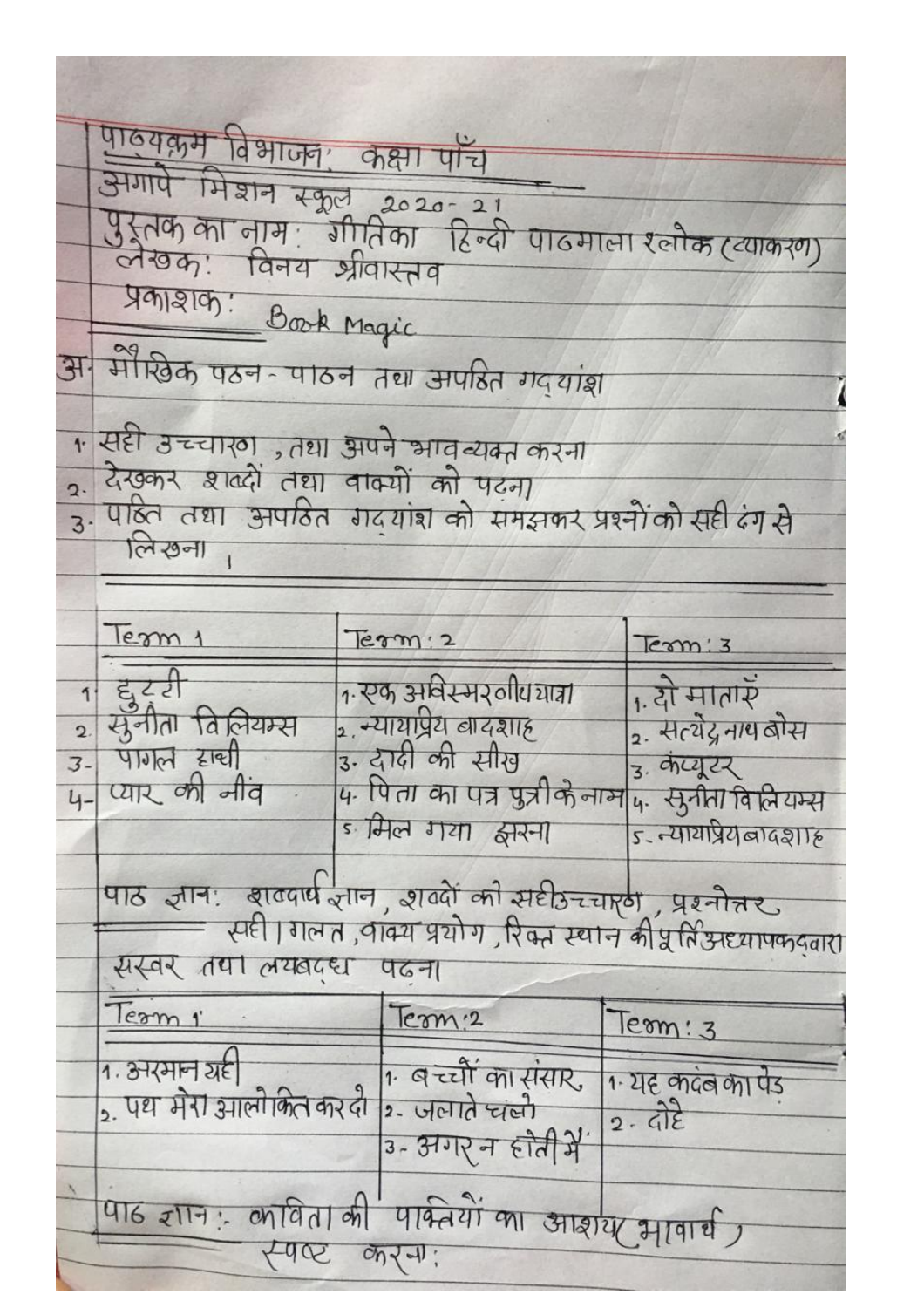Syllabus of class 5 (2020-21) **Subject - Moral Science** Book name - Learn to lead Writers name - Dr Vandana Lulla Publisher - Cambridge University press

## **First Term**

- 1) Right to Information (Accessing and Analysing Information)
- 2) Managing Anger Resolving Conflict (Conflict Management)
- 3) My Mother's Lesson in Empathy (Empathy)
- 4) Money wise (Financial Literacy)

**Second Term** 

- 5) Being a leader (Influence Without Authority)
- 6) What if (Lateral Thinking)
- 7) Don't Quit (Motivation)
- 8) Organising Your Way to Efficiency (Organising)

**Third Term** 

- 9) Ideating Solutions (Ideation)
- 10) Step by step problem Solving (Problem solving)
- 11) Working as a team (Relationship)
- 12) Save Water Save Life (Sustainable development)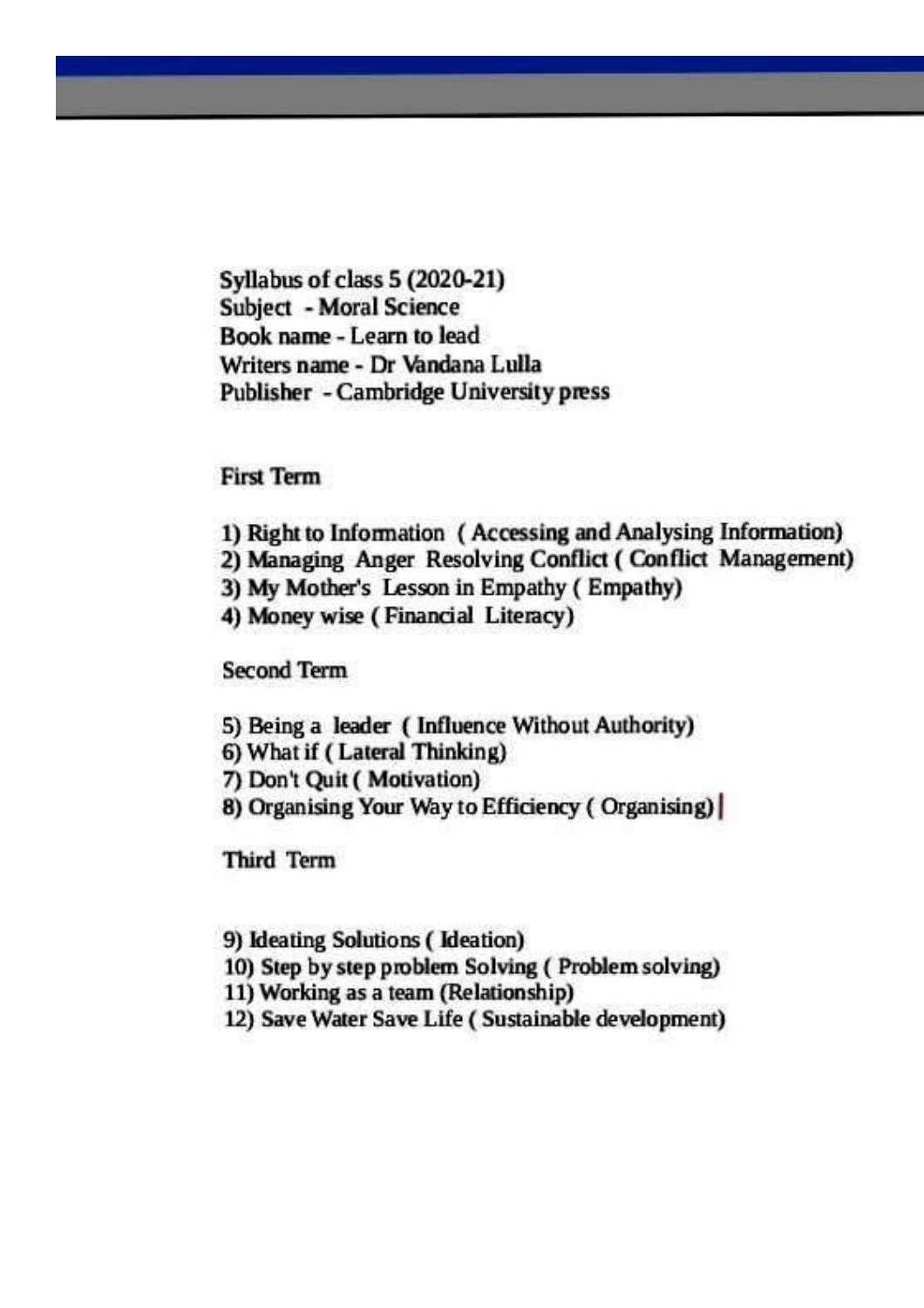#### **Syllabus Division AMS ( 2020-21)**

**Subject - S.st Class - 5 Book name - Time Trek Writer : Indrani Ganguly Publisher: Indiaanica Learning private Ltd.**

#### **Curriculum**

#### **First Term**

#### **Theme 1: Evaluation of Mankind**

#### **1 . Earliest people -** Concept of Evolution of human , Sources to study early humans , Cave painting , Tools

#### **2 . The stone Age -**

The stone age is divided into the Paleolithic, Mesolithic , Neolithic and Chalcolithic Age

#### **3 .The Iron Age -**

Advantages of Iron, Characteristics of the Iron Age , Agriculture, Tools and weapons cities and town

#### **4 . Evolution of transport and communication -**

Transport invention of wheel , communication printing press , telephone and telegraph

#### **Theme 2 : The Constitution of India - Basic feature**

#### **5 . Our constitution -**

Constitution of India, Preamble of the Indian Constitution , Fundamental Duties , Fundamental **Rights** 

#### **6 . Election in India-**

Major election in India , voting rights ,voting process , when do elections take place ? Who can contest an election? Importance of voting

#### **7 . Democracy and US -**

Federal structure , Legislature, Executive, Judiciary

#### **Theme 3 : The Earth - It's geographical features**

#### **Second Term**

**8 . Locality places on Earth-**